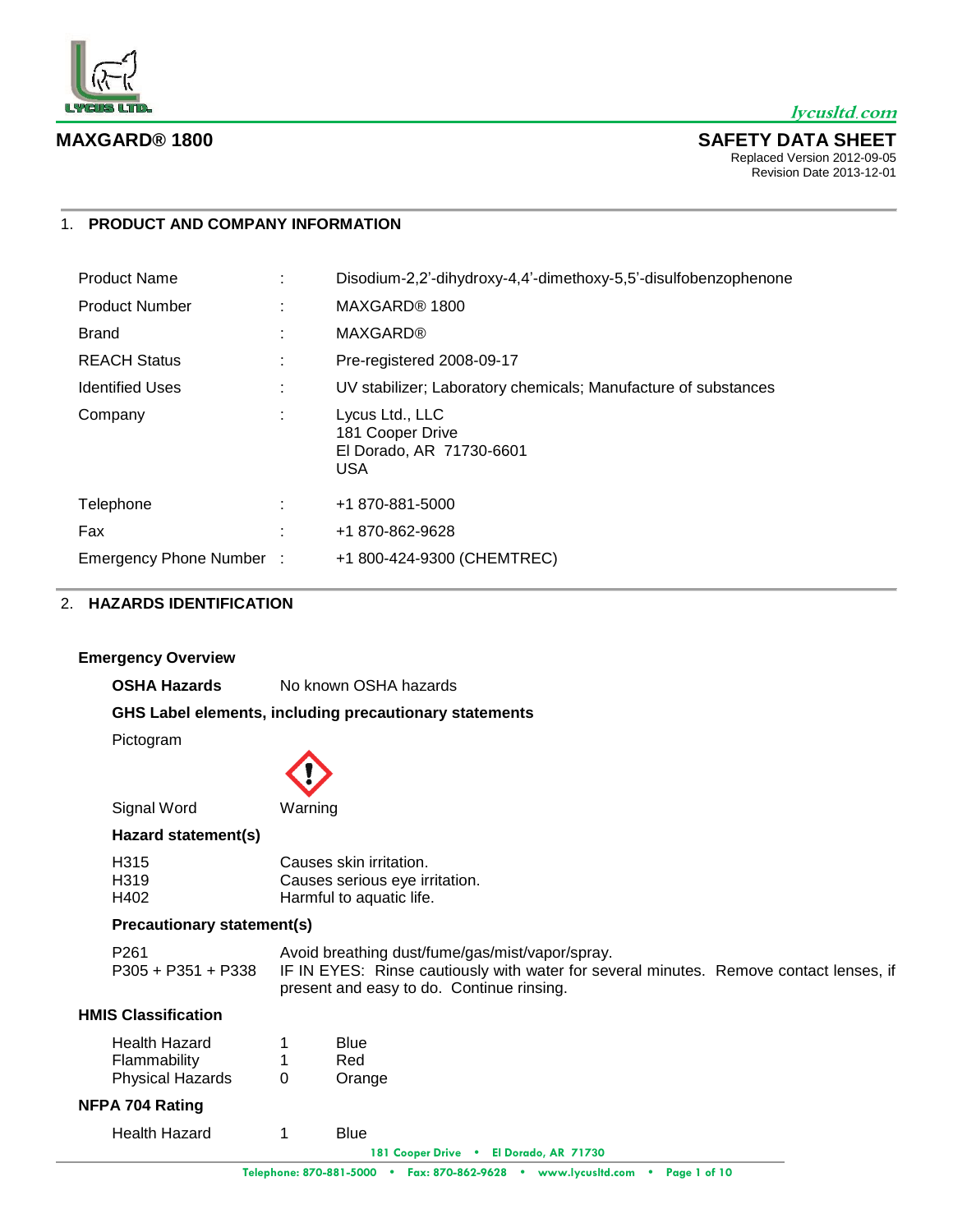

#### **MAXGARD® 1800 SAFETY DATA SHEET** Replaced Version 2012-09-05

T

Revision Date 2013-12-01

| Fire                     | Red    |
|--------------------------|--------|
| <b>Reactivity Hazard</b> | Yellow |

## **Potential Health Effects**

| Inhalation  | May be harmful if inhaled. May cause respiratory tract irritation.  |
|-------------|---------------------------------------------------------------------|
| <b>Skin</b> | May be harmful if absorbed through skin. May cause skin irritation. |
| Eves        | May cause eye irritation.                                           |
| Ingestion   | May be harmful if swallowed.                                        |

# **EU/International Classification of the substance or mixture**

# **According to Regulation (EC) No1272/2008**

Skin irritation (Category 2) Eye irritation (Category 2) Acute aquatic toxicity (Category 3)

## **According to European Directive 67/548/EEC as amended.**

Irritating to eyes, respiratory system and skin.

# **EU/International Label elements**

| Hazard symbol(s)     |                                                                                                  |
|----------------------|--------------------------------------------------------------------------------------------------|
| Xi                   | Irritant                                                                                         |
| R-phrase(s)          |                                                                                                  |
| R36/37/38            | Irritating to eyes, respiratory system and skin.                                                 |
| S-phrase(s)          |                                                                                                  |
| S <sub>26</sub>      | In case of contact with eyes, rinse immediately with plenty of water and seek medical<br>advice. |
| S37/39               | Wear suitable gloves and eye/face protection.                                                    |
| <b>Other Hazards</b> | None                                                                                             |

# 3. **COMPOSITION/INFORMATION OF INGREDIENTS**

| Formula          | ٠.           | C <sub>15</sub> H <sub>14</sub> O <sub>11</sub> S <sub>2</sub> Na <sub>2</sub>            |
|------------------|--------------|-------------------------------------------------------------------------------------------|
| Molecular Weight |              | 478.36 g/mol                                                                              |
| Synonyms         | $\mathbf{r}$ | Benzophenone-9, Bensenesulfonic acid, 3,3'-carbonylbis(4-hydroxy-6-methoxy-),<br>disodium |

| CAS-No.                                                         | EC-No.    | Index-No. | EU/International<br>Classification               | Concentration          |
|-----------------------------------------------------------------|-----------|-----------|--------------------------------------------------|------------------------|
| Disodium-2,2'-dihydroxy-4,4'-dimethoxy-5,5'-disulfobenzophenone |           |           |                                                  |                        |
| 76656-36-5                                                      | 278-520-4 |           |                                                  | $>= 65.0 - < = 70.0\%$ |
| Sodium Sulfate                                                  |           |           |                                                  |                        |
| 7757-82-6                                                       | 231-820-9 |           | Skin Irrit. 2; Eye Irrit.<br>2; H315, H319, H402 | $>=25.0 - 50.0\%$      |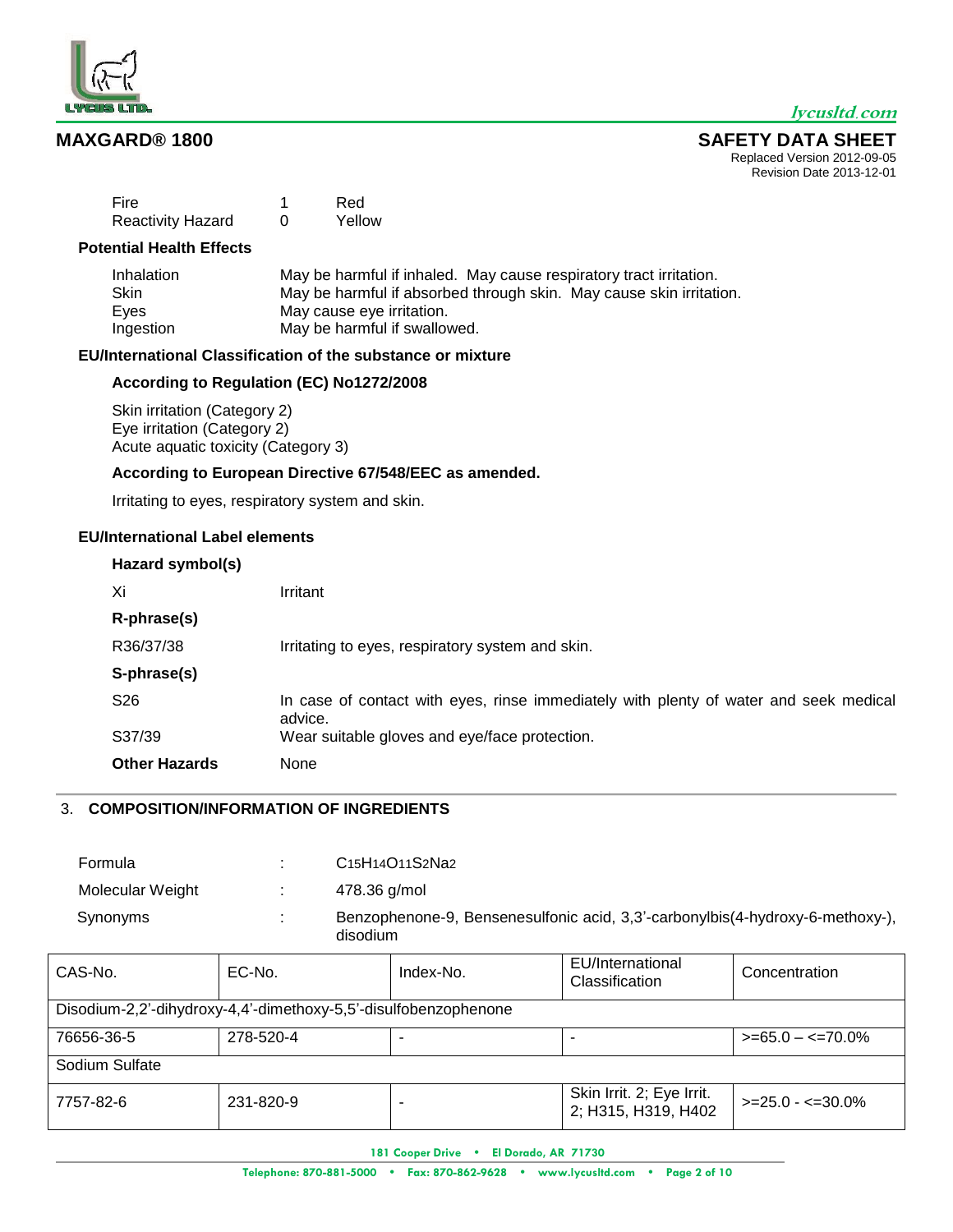

#### **MAXGARD® 1800 SAFETY DATA SHEET** Replaced Version 2012-09-05 Revision Date 2013-12-01

| Sodium Chloride |           |                    |                 |
|-----------------|-----------|--------------------|-----------------|
| 7647-14-5       | 231-598-3 | Eye Irrit. 2; H319 | $>=1.0 - 5.0\%$ |

For the full text of the H-Statements mentioned in this Section, see Section 16.

#### 4. **FIRST AID MEASURES**

#### **General advice**

Remove contaminated clothing. Consult a physician. Show this safety data sheet to the doctor in attendance.

## **If inhaled**

If breathed in, move person into fresh air. If not breathing, give artificial respiration. Consult a physician.

#### **In case of skin contact**

Wash off with soap and plenty of water. Consult a physician.

#### **In case of eye contact**

Rinse thoroughly with plenty of water for at least 15 minutes with eyelids held open. Consult a physician.

#### **If swallowed**

Never give anything by mouth to an unconscious person. Rinse mouth with water and then drink plenty of water. Do NOT induce vomiting. Consult a physician.

#### **Note to physician**

Treatment: Symptomatic treatment (decontamination, vital functions). No known specific antidote.

## 5. **FIRE-FIGHTING MEASURES**

#### **Suitable extinguishing media**

Use water spray, alcohol-resistant foam or dry chemical. Carbon dioxide is not recommended because it is an asphyxiant.

## **Hazardous combustion products**

Hazardous decomposition products formed under fire conditions. – Carbon oxides

## **Special protective equipment for fire-fighters**

Firefighters should wear self-contained breathing apparatus and turn-out gear.

# 6. **ACCIDENTAL RELEASE MEASURES**

## **Personal precautions**

Use personal protective equipment. Avoid dust formation. Ensure adequate ventilation. Evacuate personnel to safe areas. Avoid breathing dust.

#### **Environmental precautions**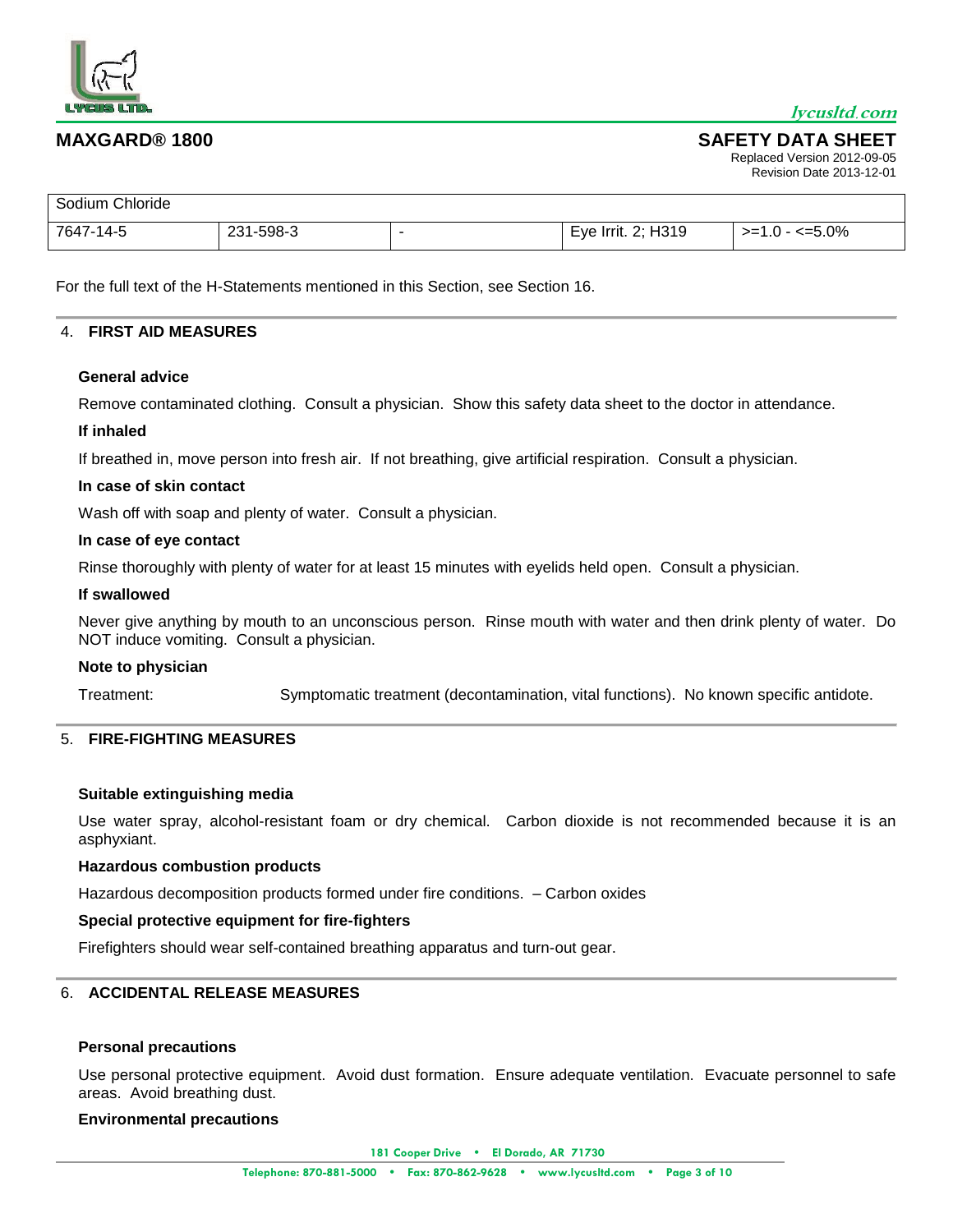

Do not let product enter drains.

## **Methods and materials for containment and cleaning up**

Pick up and arrange disposal without creating dust. Sweep up and shovel. Keep in suitable, closed containers for disposal.

# 7. **HANDLING AND STORAGE**

## **Precautions for safe handling**

Avoid contact with skin and eyes. Avoid formation of dust and aerosols. Provide appropriate exhaust ventilation at places where dust is formed. Normal measures for preventative fire protection.

#### **Conditions for safe storage**

Keep container tightly closed in a dry and well-ventilated place.

## 8. **EXPOSURE CONTROLS/PERSONAL PROTECTION**

#### **Components with workplace control parameters**

Contains no substances with occupational exposure limit values.

## **Appropriate engineering controls**

Handle in accordance with good industrial hygiene and safety practice. Wash hands before breaks and at the end of the workday.

## **Personal protective equipment**

#### **Respiratory protection**

For nuisance exposures use type P95 (US) or type P1 (EU EN 143) particle respirator. For higher level protection use type OV/AG/P99 (US) or type ABEK-P2 (EU EN 143) respirator cartridges. Use respirators and components tested and approved under appropriate government standards such as NIOSH (US) or CEN (EU). Ensure respirators conform to 29 CFR 1910.134.

## **Hand protection**

Handle with gloves. Gloves must be inspected prior to use. Use proper glove removal technique (without touching glove's outer surface) to avoid skin contact with this product. Dispose of contaminated gloves after use in accordance with applicable laws and good laboratory practices. Wash and dry hands.

The selected protective gloves have to satisfy the specifications of EU Directive 89/686/EEC and the standard EN 374 derived from it.

## **Eye protection**

Eye and face protection conforming to 29 CFR 1910.133 or EN166. Use equipment for eye protection tested and approved under appropriate government standards such as NIOSH (US) or EN 166 (EU).

## **Skin and body protection**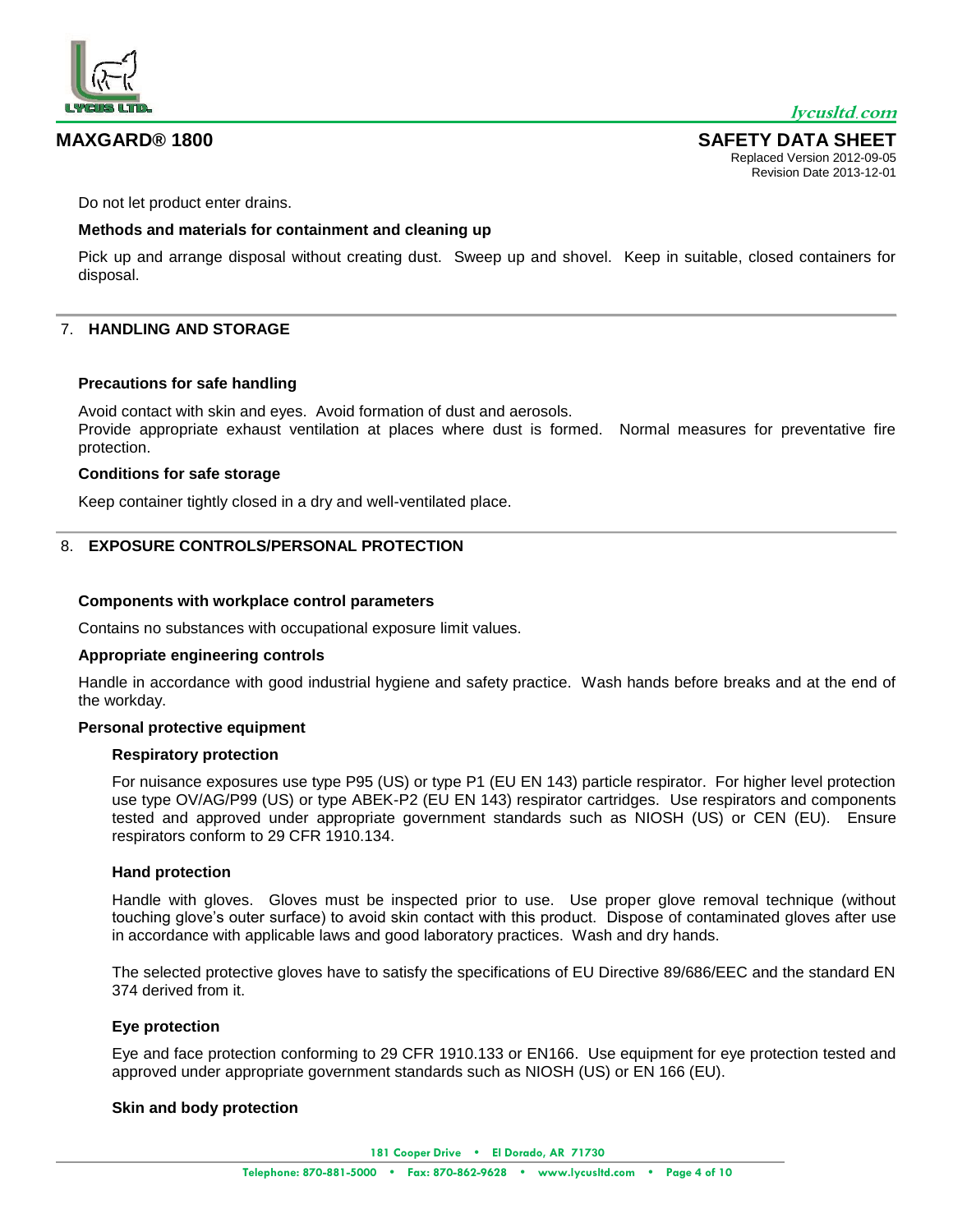

### **MAXGARD® 1800 SAFETY DATA SHEET** Replaced Version 2012-09-05

Revision Date 2013-12-01

Impervious clothing, the type of protective clothing must be selected according to the concentration and amount of dangerous substance at the specific workplace.

# 9. **PHYSICAL AND CHEMICAL PROPERTIES**

#### **Appearance**

| Form  | powder         |
|-------|----------------|
| Color | greenish white |

# **Safety data**

| Odor                     | oderless                              |  |
|--------------------------|---------------------------------------|--|
| рH                       | no data available                     |  |
| Melting point            | no data available                     |  |
| Boiling point            | no data available                     |  |
| Flash point              | no data available                     |  |
| Ignition temperature     | no data available                     |  |
| Lower explosion limit    | no data available                     |  |
| Upper explosion limit    | no data available                     |  |
| Water solubility         | 50 g/l                                |  |
| Solubility (qualitative) | soluble; solvent(s): organic solvents |  |
| Density                  | 1.21 g/cm3 (25 $^{\circ}$ C)          |  |
|                          |                                       |  |

# 10. **STABILITY AND REACTIVITY**

## **Chemical stability**

Stable under recommended storage conditions

#### **Conditions to avoid**

Avoid humidity

#### **Materials to avoid**

Strong oxidizing agents

## **Hazardous decomposition products**

Hazardous decomposition products formed under fire conditions. – Carbon oxides; Sulphur oxides; Sodium oxides

# **Thermal decomposition**

 $> 260 °C$ 

### **Corrosion to metals**

No corrosive effect on metal

# 11. **TOXICOLOGICAL INFORMATION**

#### **Acute toxicity**

Oral LD50 Oral – rat – 9,000 mg/kg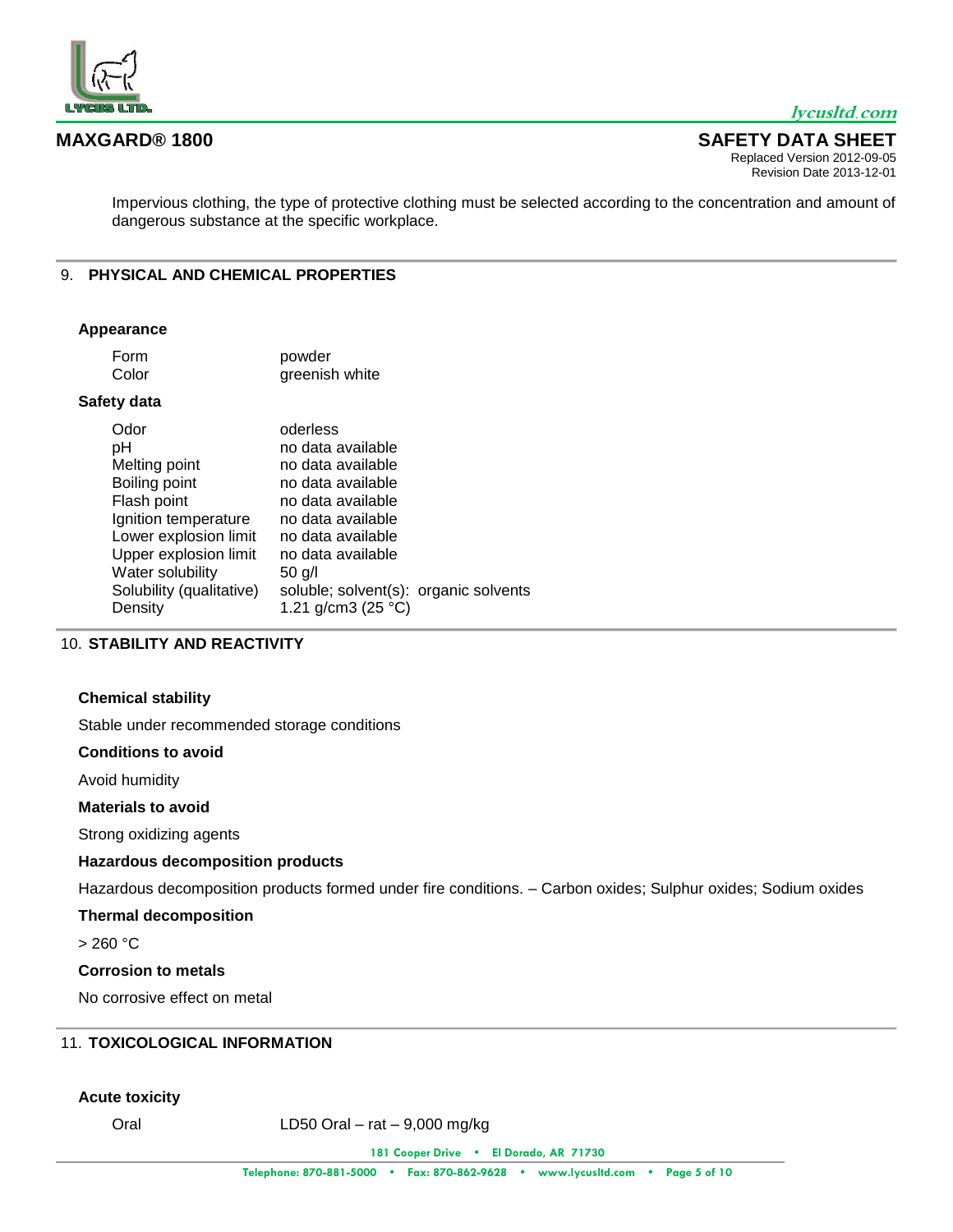

**MAXGARD® 1800 SAFETY DATA SHEET** Replaced Version 2012-09-05 Revision Date 2013-12-01

| Dermal<br>Inhalation                             | LC50 Dermal – rabbit – non-irritant<br>no data available                                                                                                                                               |
|--------------------------------------------------|--------------------------------------------------------------------------------------------------------------------------------------------------------------------------------------------------------|
| <b>Skin corrosion/irritation</b>                 |                                                                                                                                                                                                        |
| Skin irritation                                  | rabbit - non-irritant                                                                                                                                                                                  |
| Serious eye damage/eye irritation                |                                                                                                                                                                                                        |
| Eye irritation                                   | rabbit - non-irritant                                                                                                                                                                                  |
| <b>Respiratory or skin sensitization</b>         |                                                                                                                                                                                                        |
| No data available                                |                                                                                                                                                                                                        |
| <b>Germ cell mutagenicity</b>                    |                                                                                                                                                                                                        |
| No data available                                |                                                                                                                                                                                                        |
| Carcinogenicity                                  |                                                                                                                                                                                                        |
| <b>IARC</b>                                      | No component of this product present at levels greater than or equal to 0.1% is identified<br>as possible or confirmed human carcinogen by IARC.                                                       |
| <b>ACGIH</b>                                     | No component of this product present at levels greater than or equal to 0.1% is identified<br>as a carcinogen or potential carcinogen by ACGIH.                                                        |
| <b>NTP</b>                                       | No component of this product present at levels greater than or equal to 0.1% is identified<br>as a known or anticipated carcinogen by NTP.                                                             |
| <b>OSHA</b>                                      | No component of this product present at levels greater than or equal to 0.1% is identified<br>as a carcinogen or potential carcinogen by OSHA.                                                         |
| <b>Reproductive toxicity</b>                     |                                                                                                                                                                                                        |
| No data available                                |                                                                                                                                                                                                        |
| Specific target organ toxicity - single exposure |                                                                                                                                                                                                        |
| Inhalation                                       | May cause respiratory irritation.                                                                                                                                                                      |
|                                                  | Specific target organ toxicity - repeated exposure                                                                                                                                                     |
| No data available                                |                                                                                                                                                                                                        |
| <b>Aspiration hazard</b>                         |                                                                                                                                                                                                        |
| No data available                                |                                                                                                                                                                                                        |
| <b>Potential health effects</b>                  |                                                                                                                                                                                                        |
| Inhalation<br>Ingestion<br>Skin<br>Eyes          | May be harmful if inhaled. May cause respiratory tract irritation.<br>May be harmful if swallowed.<br>May be harmful if absorbed through skin. May cause skin irritation.<br>May cause eye irritation. |

#### **Signs and Symptoms of Exposure**

To the best of our knowledge, the chemical, physical, and toxicological properties have not been thoroughly investigated.

# **Additional Information**

RTECS no data available

# 12. **ECOLOGICAL INFORMATION**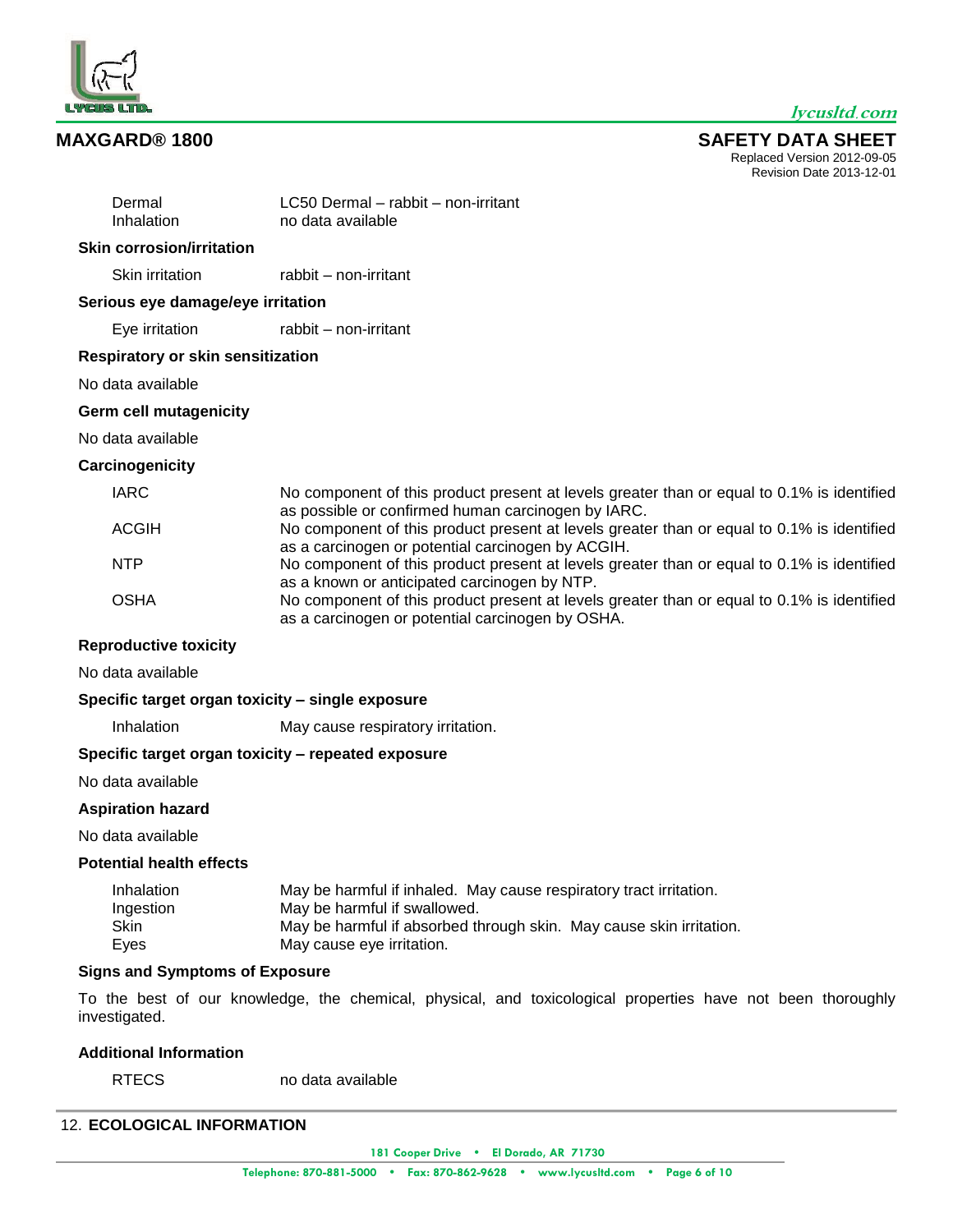

**MAXGARD® 1800 SAFETY DATA SHEET** Replaced Version 2012-09-05 Revision Date 2013-12-01



# **Eco toxicity**

Acute and Chronic toxicity to fish

DIN 38412 Part 15 static golden orfe/LC50 (96 h): 10,000 mg/l

The details of the toxic effect relate to the nominal concentration.

Acute toxicity to microorganisms

DIN 38412 Part 8 aquatic bacterium/EC10 (16 h): >10,000 mg/l

The details of the toxic effect relate to the nominal concentration.

Other Eco toxicological advice

Do not release untreated into natural waters.

## **Persistence and degradability**

#### Biodegradation

Test method: OECD 302B (aerobic), activated sludge, domestic Method of analysis: DOC reduction Degree of elimination: <20% (32 d) Evaluation: Not readily biodegradable (by OECD criteria). Poorly biodegradable. Poorly eliminated from water.

## **Bio accumulative potential**

Significant accumulation in organisms is not to be expected.

## **Mobility in soil**

No data available

## **PBT and vPvB assessment**

No data available

#### **Other adverse effects**

An environmental hazard cannot be excluded in the event of unprofessional handling or disposal.

Harmful to aquatic life.

## 13. **DISPOSAL CONSIDERATIONS**

## **Product**

Offer surplus and non-recyclable materials to a licensed disposal company. Contact a licensed professional waste disposal service to dispose of this material. Dissolve or mix the material with a combustible solvent and burn in a chemical incinerator equipped with an afterburner and scrubber.

## **Contaminated packaging**

Dispose of as unused product.

# **RCRA requirements**

None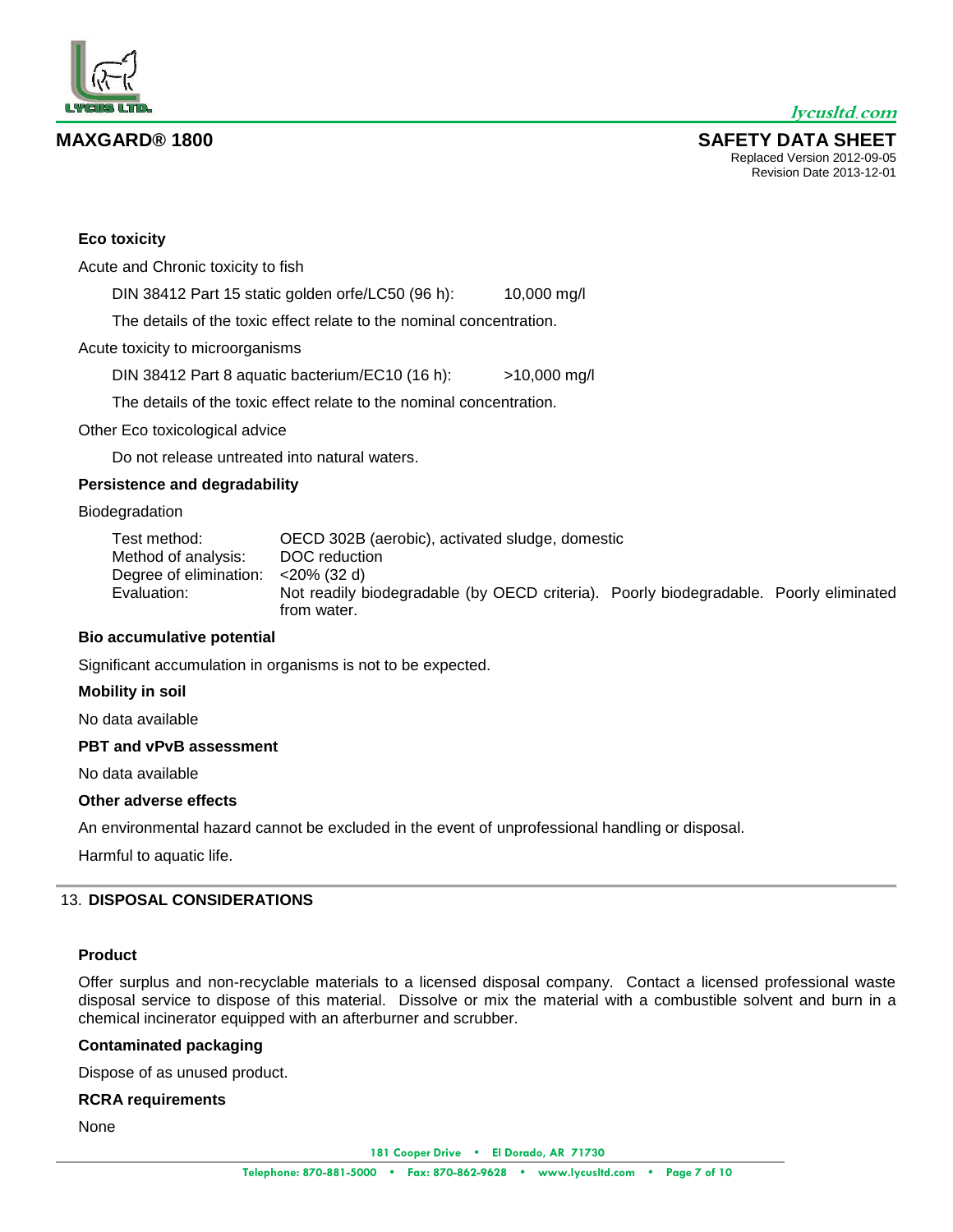

#### **MAXGARD® 1800 SAFETY DATA SHEET** Replaced Version 2012-09-05

Revision Date 2013-12-01

#### 14. **TRANSPORT INFORMATION**

# **DOT (US)**

Not dangerous goods

## **IMDG**

Not dangerous goods

#### **TDG (Canada)**

Not dangerous goods

# **ICAO/IATA**

Not dangerous goods

## **ADR/RID**

Not dangerous goods

# 15. **REGULATORY INFORMATION**

## **OSHA Hazards**

No known OSHA hazards

## **TSCA Inventory**

CAS No. 76656-36-5 is listed/approved CAS No. 7757-82-6 is listed/approved CAS No. 7647-14-5 is listed/approved

#### **SARA 302 Components**

SARA 302: No chemicals in this material are subject to the requirements of SARA Title III, Section 302.

#### **SARA 313 Components**

SARA 313: This material does not contain any chemical components with known CAS numbers that exceed the threshold (De Minimis) reporting levels established by SARA Title III, Section 313.

# **SARA 311/312**

No SARA Hazards

#### **Massachusetts Right to Know Components**

No components are subject to the Massachusetts Right to Know Act.

| <b>Pennsylvania Right to Know Components</b>                                                                                             | CAS No.                              | <b>Revision Date</b> |
|------------------------------------------------------------------------------------------------------------------------------------------|--------------------------------------|----------------------|
| Disodium-2,2'-dihydroxy-4,4'-dimethoxy-5,5'-disulfobenzophenone<br>Sodium sulfate anhydrous<br>Sodium chloride                           | 76656-36-5<br>7757-82-6<br>7647-14-5 | 1993-04-24           |
| <b>New Jersey Right to Know Components</b>                                                                                               | CAS No.                              | <b>Revision Date</b> |
| Disodium-2,2'-dihydroxy-4,4'-dimethoxy-5,5'-disulfobenzophenone<br>Sodium sulfate anhydrous<br>El Dorado, AR 71730<br>181 Cooper Drive . | 76656-36-5<br>7757-82-6              | 1993-04-24           |
| Telephone: 870 881 5000 + Eav: 870 869 8698 + uniquelysiated som + Page 8 of 10                                                          |                                      |                      |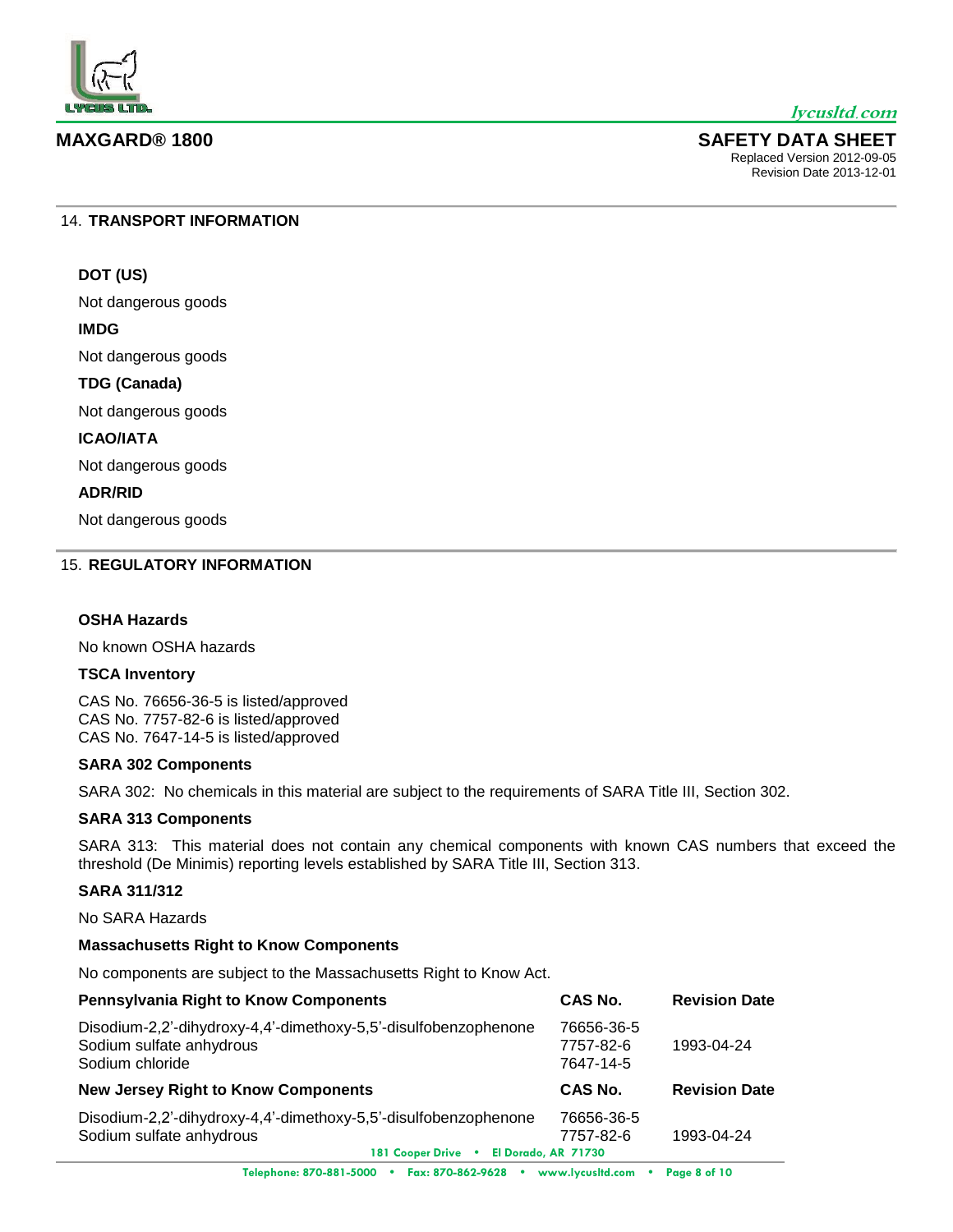

**MAXGARD® 1800 SAFETY DATA SHEET** Replaced Version 2012-09-05 Revision Date 2013-12-01

Sodium chloride 7647-14-5

## **California Prop. 65 Components**

This product does not contain any chemical known to the State of California to cause cancer, birth defects, or any other reproductive harm.

# **DSL Status**

CAS No. 76656-36-5 is on the Canadian DSL list CAS No. 7757-82-6 is on the Canadian DSL list CAS No. 7647-14-5 is on the Canadian DSL list

# **WHMIS Classification**

None

**WGK (Water Danger/Protection)**

no data available

#### **Regulation (EC) No. 1907/2006**

This safety datasheet complies with the requirements of Regulation (EC) No. 1907/2006.

# 16. **OTHER INFORMATION**

In accordance with good practices of personal cleanliness and hygiene handle with due care and avoid unnecessary contact with this product.

This information is being supplied to you under OSHA "Right to Know / Right to Understand" Regulation 29 CFR 1910.1200 and is offered in good faith as typical values and not as a product specification. The information contained herein is based on the data available to us and is believed to be true and accurate.

No warranty, expressed or implied, regarding the accuracy of this data, the hazards connected with the use of the material, or the results obtained from the use thereof, is made. Lycus Ltd. assumes no responsibility for damage or injury from the use of the product described herein.

#### **Text of H-code(s) and R-phrase(s) mentioned in Section 3**

| Eye Irrit.        | Eye irritation                                  |
|-------------------|-------------------------------------------------|
| H315              | Causes skin irritation                          |
| H <sub>3</sub> 19 | Causes serious eye irritation                   |
| H335              | May cause respiratory irritation                |
| H402              |                                                 |
| Skin Irrit.       | Skin irritation                                 |
| Xi                | Irritant                                        |
| R36/37/38         | Irritating to eyes, respiratory system and skin |

## **Further information**

Copyright 2013 Lycus Ltd. License granted to make unlimited paper copies for internal use only. The above information is believed to be correct but does not purport to be all inclusive and shall be used only as a guide. The information in this document is based on the present state of our knowledge and is applicable to the product with regard to appropriate safety precautions. It does not represent any guarantee of the properties of the product. Lycus Ltd., shall not be held liable for any damage resulting from handling or from contact with the above product.